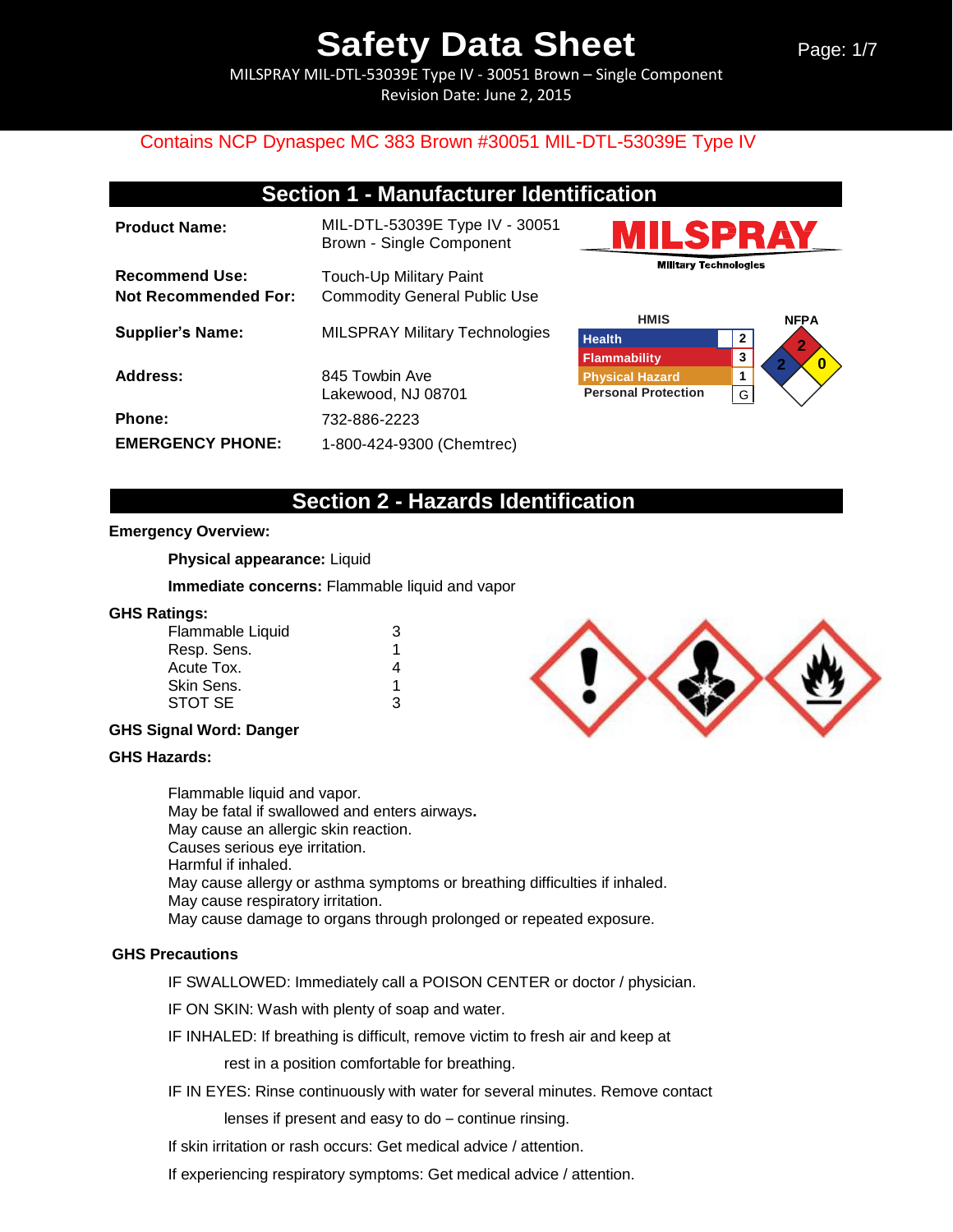MILSPRAY MIL-DTL-53039E Type IV - 30051 Brown – Single Component Revision Date: June 2, 2015

Keep away from heat/sparks/open flames/hot surfaces. — No smoking. Ground/bond container and receiving equipment. Use explosion-proof electrical/ventilating/lighting/equipment. Avoid breathing dust/fume/gas/mist/vapors/spray. Do not get in eyes, on skin, or on clothing. Do not eat, drink or smoke when using this product. Use only outdoors or in a well-ventilated area. Wear protective gloves/protective clothing/eye protection/face protection. In case of inadequate ventilation wear respiratory protection. Wash contaminated clothing before reuse. Dispose of contents/container in accordance with local/national/international regulations. In case of fire: Use appropriate method to extinguish. See Section 5 of SDS. Store in a well-ventilated place. Keep container tightly closed. Store in a well-ventilated place. Keep cool.

| Chemical                                  | CAS No.        | <b>Weight Percent</b> | <b>GHS</b>                                                                                                                                                                                                |
|-------------------------------------------|----------------|-----------------------|-----------------------------------------------------------------------------------------------------------------------------------------------------------------------------------------------------------|
| Parachlorbenzotrifluoride                 | 98-56-6        | 35-40%                | H319 Causes serious eye irritation.<br>H226 Flammable liquid and vapor.<br>H335 May cause respiratory irritation.<br>H315 Causes skin irritation.                                                         |
| *Chromium Oxide Green                     | 1308-38-9      | 12.25%                |                                                                                                                                                                                                           |
| Hexamethylene Diisocyanate<br>Homopolymer | 28182-81-2     | 10-15%                | H332 Harmful if inhaled.<br>H334 May cause alergy or asthma<br>sysymptoms or breathing difficulties if<br>inhaled.<br>H317 May cause an allergic skin reaction.<br>H335 May cause respiratory irritation. |
| Methyl Isoamyl Ketone                     | $110 - 12 - 3$ | $1 - 5%$              | H226 Flammable liquid and vapor.<br>H332 Harmful if inhaled.                                                                                                                                              |
| <b>Ferric Oxide</b>                       | 1332-37-2      | $1 - 5%$              |                                                                                                                                                                                                           |

## **Section 3 - Composition/Information on Ingredients**

\* Toxic chemical subject to the reporting requirements of section 313 of Title III and of 40 CFR 372.

"WARNING: THIS PRODUCT MAY CONTAIN CHEMICALS KNOWN TO THE STATE OF CALIFORNIA TO CAUSE CANCER AND BIRTH DEFECTS OR OTHER REPRODUCTIVE HARM."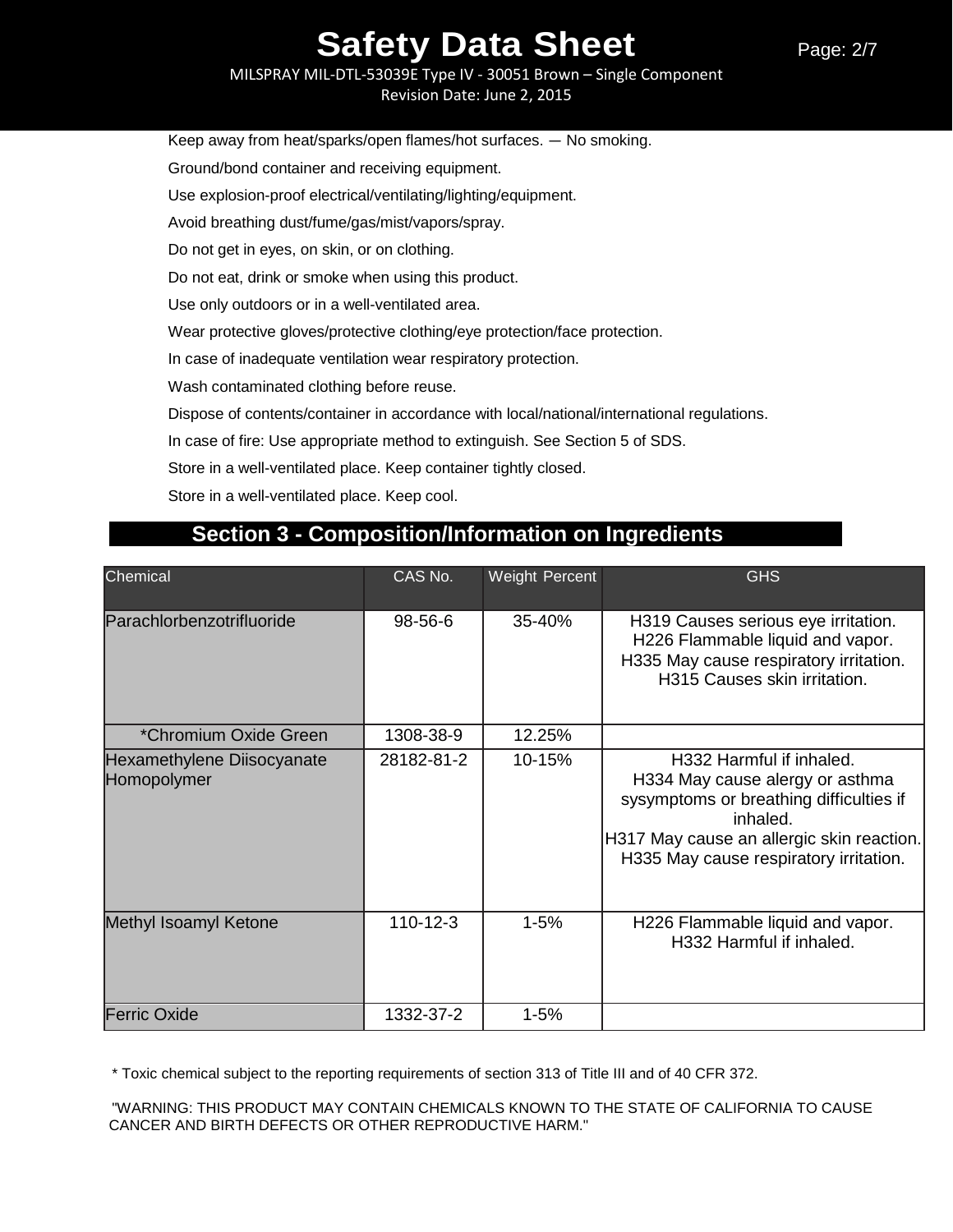MILSPRAY MIL-DTL-53039E Type IV - 30051 Brown – Single Component Revision Date: June 2, 2015

## **Section 4 - First Aid Measures**

**EYE CONTACT:** Immediately flush eyes with water. Flush eyes with water for a minimum of 15 minutes, occasionally lifting and lowering upper lids. Get medical attention promptly.

**SKIN CONTACT:** Wash with soap and water. Get medical attention if irritation develops or persists. Remove contaminated shoes and clothes and clean before reuse.

**INHALATION:** If symptoms develop, move individual away from exposure and into fresh air. If symptoms persist, seek medical attention. If breathing is difficult, administer oxygen. Keep person warm and quiet; seek immediate medical attention.

**INGESTION:** DO NOT induce vomiting. Get medical attention immediately.

**NOTE TO PHYSICIAN:** Not available.

### **MOST IMPORTANT SYMPTOMS AND EFFECTS, BOTH ACUTE AND DELAYED**

**SYMPTOMS :** May cause resipratory irritation, dizziness, or drowsiness.

**EFFECTS :** Significant exposure to this chemical may adversely affect people with chronic disease of the respiratory system, central nervous system, kidney, liver, skin, and/or eyes. Overexposure and long term exposure to isocyanate can cause lung and skin sensitazation.

## **Section 5 - Fire Fighting Measures**

**SUITABLE EXTINGUISHING MEDIA:** Use powders, foam, Carbon Dioxide, or Dry Chemical fire fighting apparatus.

**UNUSUAL FIRE & EXPLOSION HAZARDS:** Flammable liquid and vapor. Vapors can travel to a source of ignition and flash back. Empty containers retain product residue (liquid and/or vapor) and can be dangerous. DO NOT pressurize, cut, weld, braze, solder, grind or expose such containers to heat, flame, sparks, static electricity, or other sources of ignition. Also, do not reuse container without commercial cleaning or reconditioning. Product reacts with water releasing large amounts of carbon dioxide which may cause pressure build up in confined spaces. Toxic vapors and corrosive fumes can be emitted during fire conditions.

**SPECIAL FIRE FIGHTING PROCEDURES:** As in any fire, wear self-contained breathing apparatus pressuredemand (MSHA/NIOSH approved or equivalent) and full protective gear. Use water with caution, product will react with water and release large amounts of carbon dioxide which may cause pressure build up in confined spaces. Water spray to cool containers or protect personnel, but avoid direct contact between water and the proudct. Small fires: carbon dioxide or dry chemical. Large fire: alcohol-type aqueous film-forming foam or dry chemical.

### **UNSUITABLE EXTINGUISHING MEDIA:** Not available.

**PRODUCTS OF COMBUSTION:** During combustion toxic vapors may be released. Under fire conditions, corrosive fumes and toxic vapors may be emitted.

**PROTECTION OF FIREFIGHTERS:** Not available.

**NFPA 704:** Not available.

## **Section 6 - Accidental Release Measures**

### **PERSONAL PRECAUTIONS:** Not available.

**ENVIRONMENTAL PRECAUTIONS:** Stop spill at source, and prevent material from entering drains, sewers, streams or other bodies of water.

**METHODS OF CONTAINMENT:** Dike spill area with suitable absorbant material or chemical booms to limit spreading.

### **SPILL AND LEAK PROCEDURES:**

### **METHODS OF CLEAN-UP:**

**Small Spills:** Eliminate all sources of ignition. Provide good ventilation and minimize the breathing of vapors and avoid skin contact. Dike spill area and absorb the spilled liquid with earth, sawdust or a commercially available absorbent. Shovel spent absorbent into recovery or salvage drums for appropriate disposal.

**Large Spills:** Wear appropriate personal protective equipment. Eliminate all ignition sources. Prevent additional discharge of material if able to do so safely. Do not touch or walk through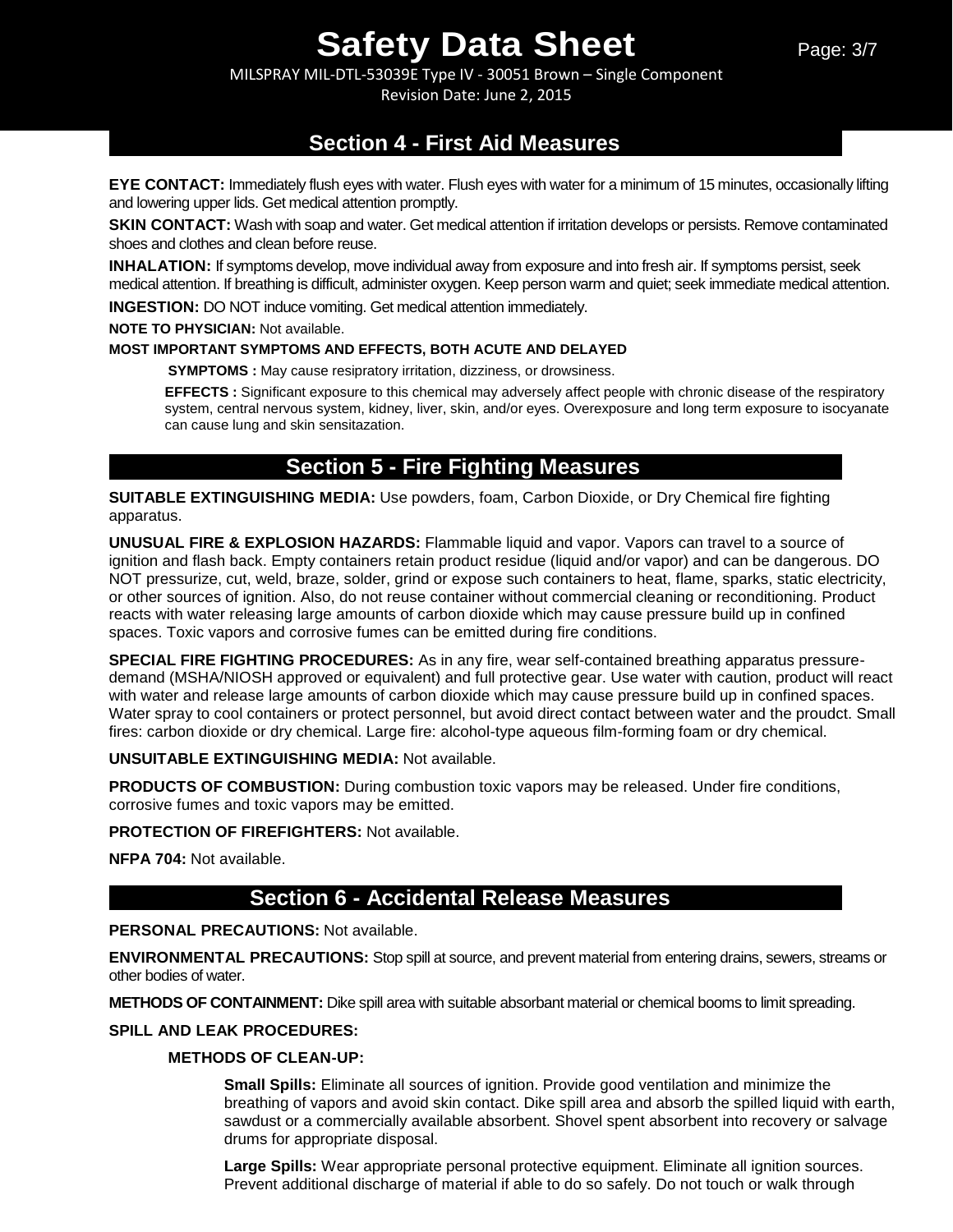MILSPRAY MIL-DTL-53039E Type IV - 30051 Brown – Single Component Revision Date: June 2, 2015

spilled material. Avoid runoff into storm sewers and ditches which lead to waterways. Ventilate spill area. Stay upwind of spill. Use only non-combustible material for cleanup. Use clean, nonsparking tools to collect absorbed materials. Absorb spill with inert material (e.g. dry sand, earth or sawdust), then place in a chemical waste collector.

**OTHER INFORMATION:** Eliminate ignition sources. Avoid large exposures to vapors.

## **Section 7 - Handling and Storage**

**HANDLING**: Use only in a well ventilated area. Avoid breathing vapor, fumes, or mist. Avoid contact with eyes, skin, and clothing. Ground and bond containers when transferring material. Use spark-proof tools and explosion proof equipment. Always open containers slowly to allow any excess pressure to vent. Avoid contact with water or humidity. Follow all SDS/label precautions even after containers are emptied because they may retain product residues.

**STORAGE:** Keep away from heat, sparks, and flame. Store containers in a cool, well ventilated place. Keep container closed when not in use.

## **Section 8 - Exposure Controls/Personal Protection**

| <b>Components</b>                         | <b>CAS</b>     | <b>Limits</b>                                                                             |
|-------------------------------------------|----------------|-------------------------------------------------------------------------------------------|
| Parachlorbenzotrifluoride                 | 98-56-6        | ACGIH TLV NE OSHA PEL NE                                                                  |
| *Chromium Oxide Green                     | 1308-38-9      | ACGIH PEL 0.5 mg/m3 TWA as<br>Chromium(III)<br>OSHA PEL 0.5 mg/m3 TWA as<br>Chromium(III) |
| Hexamethylene Diisocyanate<br>Homopolymer | 28182-81-2     | OSHA PEL: NE ACGIH TLV: NE                                                                |
| Methyl Isoamyl Ketone                     | $110 - 12 - 3$ | <b>ACGIH TLV: 50 PPM</b><br>OSHA PEL: 50 PPM                                              |
| <b>Ferric Oxide</b>                       | 1332-37-2      | ACGIH TLV 5 mg/m3 TWA<br>OSHA PEL 10 mg/m3 TWA                                            |

### **OSHA TABLE COMMENTS:**

NE = Not Established

**ENGINEERING CONTROLS :** Engineering controls should be in place to minimize exposure to vapors and any ignition sources.

### **PERSONAL PROTECTIVE EQUIPMENT**

**EYES AND FACE :** Wear safety glasses with side shields (or goggles) and a face shield.

**SKIN** : Wear impervious gloves to prevent contact with skin. Wear protective gear as needed - apron, suit, boots.

**RESPIRATORY :** NIOSH/MSHA approved respirators may be necessary if airborne concentrations are expected to exceed exposure limits. In the event of insufficient ventilation, Self-contained breathing apparatus is recommended.

**WORK HYGIENIC PRACTICES :** Do not eat, drink, or smoke in areas where this material is used. Avoid breathing vapors. Remove contaminated clothing and wash before reuse. Wash thoroughly after handling. Wash hands before eating.

**OTHER USE PRECAUTIONS :** Facilities storing or utilizing this material should be equipped with an eyewash facility and a safety shower.

## **Section 9 - Physical and Chemical Properties**

**APPEARANCE:** Liquid

**ODOR:** Typical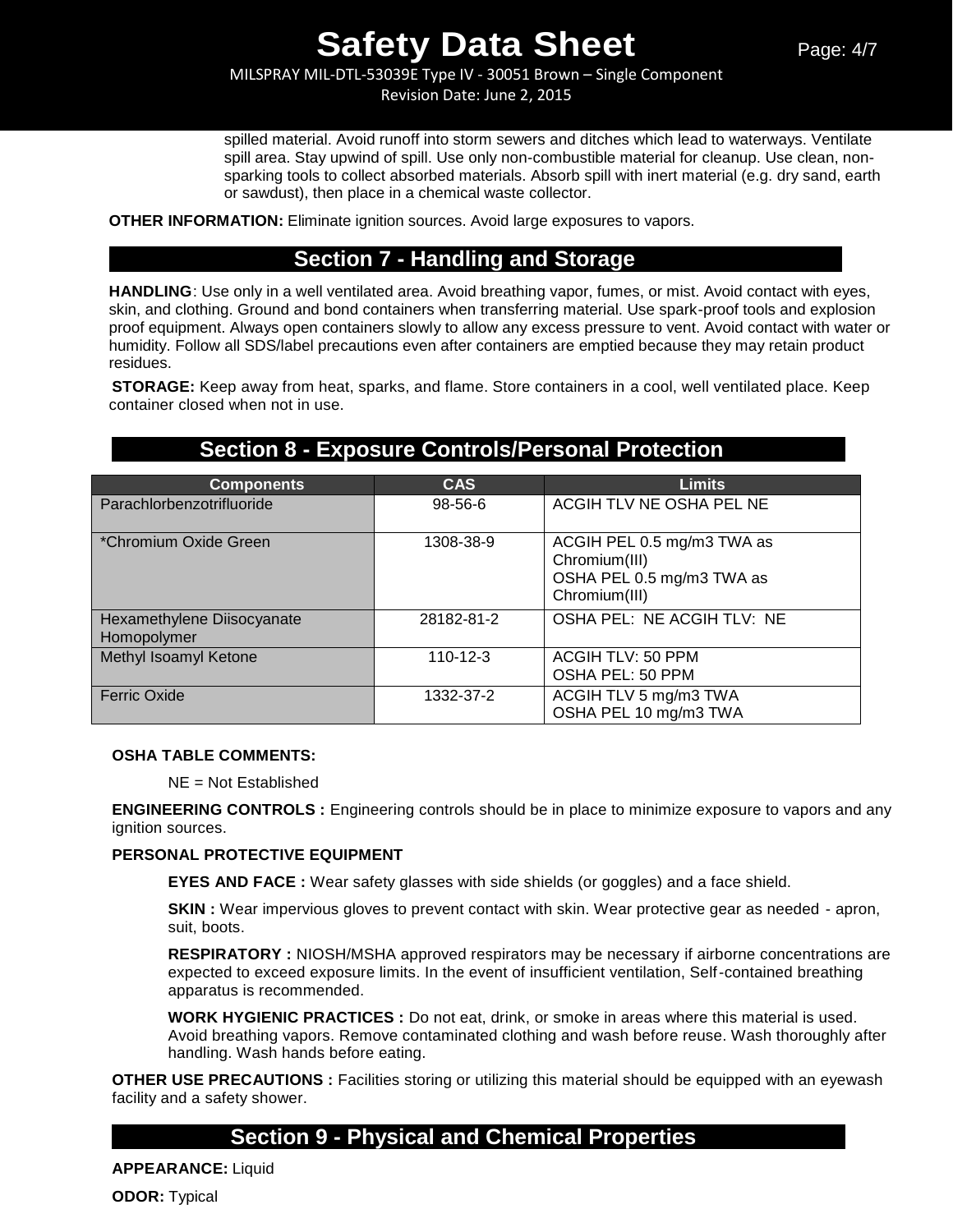Page: 5/7

MILSPRAY MIL-DTL-53039E Type IV - 30051 Brown – Single Component Revision Date: June 2, 2015

**ODOR THRESHOLD:** Not determined. **VAPOR DENSITY:** Not determined. **EVAPORATION RATE:** Not determined. **PHYSICAL STATE:** Liquid **% Volume Volatile:** Not determined. **Formula Lb/Gal:** Not determined. **Boiling Point:** 144.0 ºC **Lbs VOC/Gallon Less Water:** 0.9948940 **lb/gal Gms VOC/Liter Less Water:** Not available. **pH:** Not available. **MELTING POINT/FREEZING POINT:** Not available. **FLASH POINT:** 100F(38ºC) SETAFLASH CLOSED CUP **FLAMMABILITY:** Not available. **FLAMMABITLITY LIMITS:** .9 TO 10.5 **VAPOR PRESSURE:** Not available. **RELATIVE DENSITY:** 1.3132192 **SOLUBITLITY:** Not available. **PARTITION COEFFICICIENT:** Not available. **AUTO-IGNITION TEMPERATURE:** Not available. **DECOMPOSITION TEMPERATURE:** Not available. **VISCOSITY:** Not available.

**VAPOR DENSITTY:** Heavier than air.

## **Section 10 - Stability and Reactivity**

**STABILITY:** No information available.

**CONDITIONS TO AVOID:** Not available.

**INCOMPATIBLE MATERIALS:** Prevent contact with water and aqueous solutions, alcohols, amines, bases, strong acids, and strong oxidizing agents.

**HAZARDOUS DECOMPOSITION PRODUCTS:** During thermal decomposition, toxic gasses, corrosive gasses, and nitrogen oxides may be formed.

**POSSIBILITY OF HAZARDOUS REACTIONS:** No information available.

## **Section 11 - Toxicological Information**

**LIKELY ROUTES OF EXPOSURE:** Eye contact, Skin contact, Ingestion, and Inhalation

**ACUTE EFFECTS :** 

**EYE :** Causes eye irritation**.** 

**SKIN** : Causes skin irritation. Prolonged or repeated contact can result in defatting and drying of the skin which may result in skin irritation and dermatitis (rash).

**INHALATION :** Vapors are irritating to nasal passages and throat. High concentrations can cause stupor and headaches. May cause respiratory irritation and difficulty breating. May cause dizziness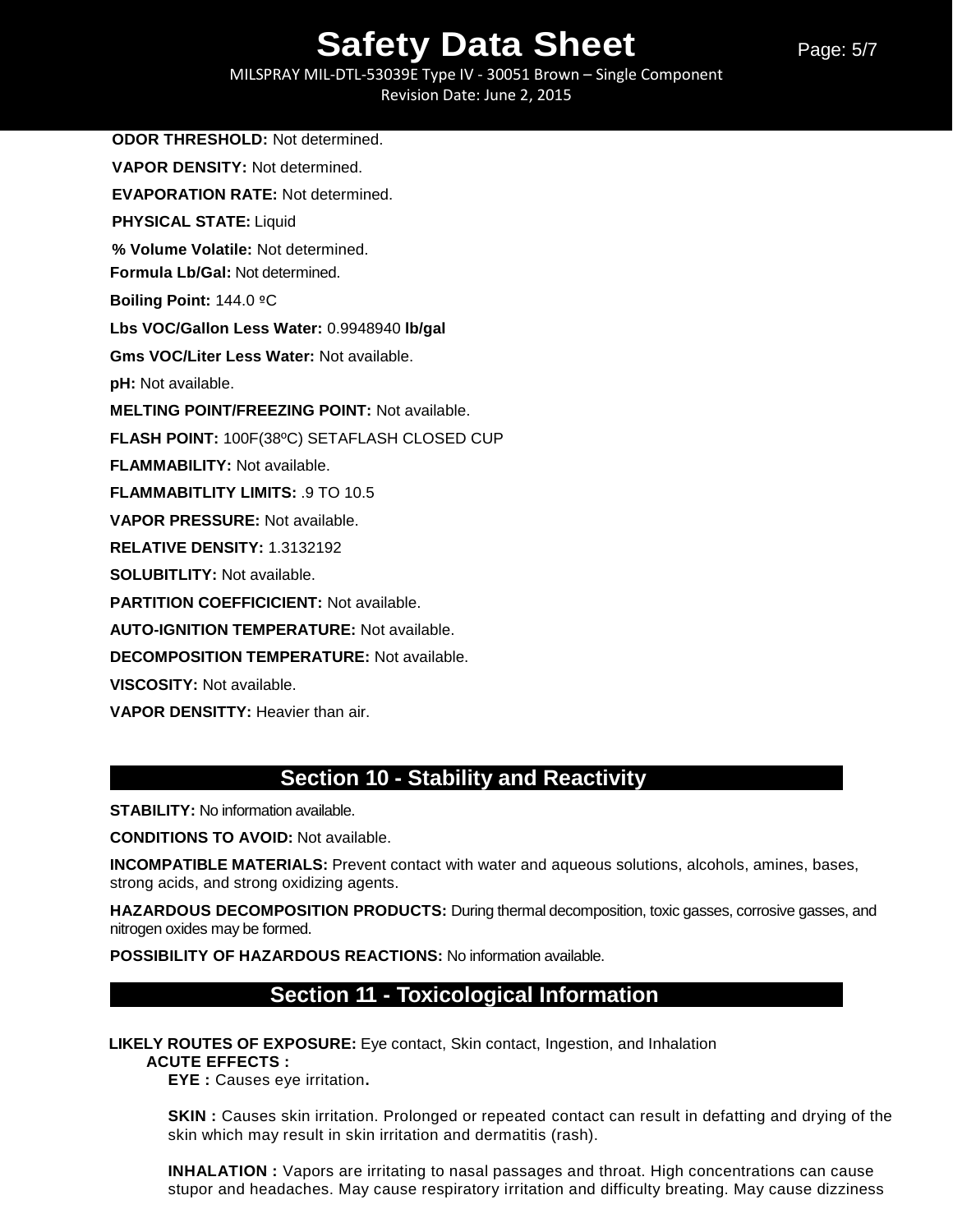MILSPRAY MIL-DTL-53039E Type IV - 30051 Brown – Single Component Revision Date: June 2, 2015

#### and drowsiness**.**

**INGESTION :** Irritating to mouth, throat, and stomach. May cause headache. May cause dizziness and drowsiness and/or stupor.

**CHRONIC EFFECTS :** Significant exposure to this chemical may adversely affect people with chronic disease of the respiratory system, central nervous system, kidney, liver, skin, and/or eyes.

**ACUTE TOXICITY VALUES :** The acute effects of this product have not been tested. Data on individual components are listed below.

| <b>CAS Number</b> | <b>TEST</b>                                                                                                        |
|-------------------|--------------------------------------------------------------------------------------------------------------------|
| 98-56-6           | Oral LD50: 13,000, Dermal LD50: 2,700, Vapor LC50: 33,                                                             |
| 1308-38-9         |                                                                                                                    |
| 28182-81-2        | Oral LD0: Rat: >2500 mg/kg), Dermal LD0: Rabbit >2000 mg/kg >2000 mg/kg Rat,<br>Inhalative LC50: .390 mgl rat 4 h, |
| $110 - 12 - 3$    | Oral LD-50:(Rat):5.657 mg/kg, Dermal LD-50 (Guinea Pig):>10 ml/kg,                                                 |
|                   | NOEL (Rat, Oral Study, 90 d): 200 ppm,                                                                             |
| 1332-37-2         |                                                                                                                    |

**MEDICAL CONDITIONS AGGRAVATED BY EXPOSURE:** Not available.

**TARGET ORGANS:** Not available.

**CANCER INFORMATION:** Not available.

**DEVELOPMENTAL INFORMATION:** Not available.

**CHRONIC EFFECTS:** Not available.

**CARCINOGENICITY:** Not available. **MIXTURE TOXICITY:** Not available.

## **Section 12 - Ecological Information**

| <b>CAS Number</b> | <b>TEST</b>                                                                                                                                                                |
|-------------------|----------------------------------------------------------------------------------------------------------------------------------------------------------------------------|
| 98-56-6           | No Information available.                                                                                                                                                  |
| 1308-38-9         |                                                                                                                                                                            |
| 28182-81-2        | The product does not have any known adverse effects on the aquatic organisms tested.                                                                                       |
| $110 - 12 - 3$    | LC-50 (Fish, 96h): 159 mg/l, EC-50 (Alga, 72 h):>100 mg/l (highest concentration tested),<br>67% (28 d, Ready Biodegradability: Closed Bottle Test) Readily biodegradable, |

## **Section 13 - Disposal Considerations**